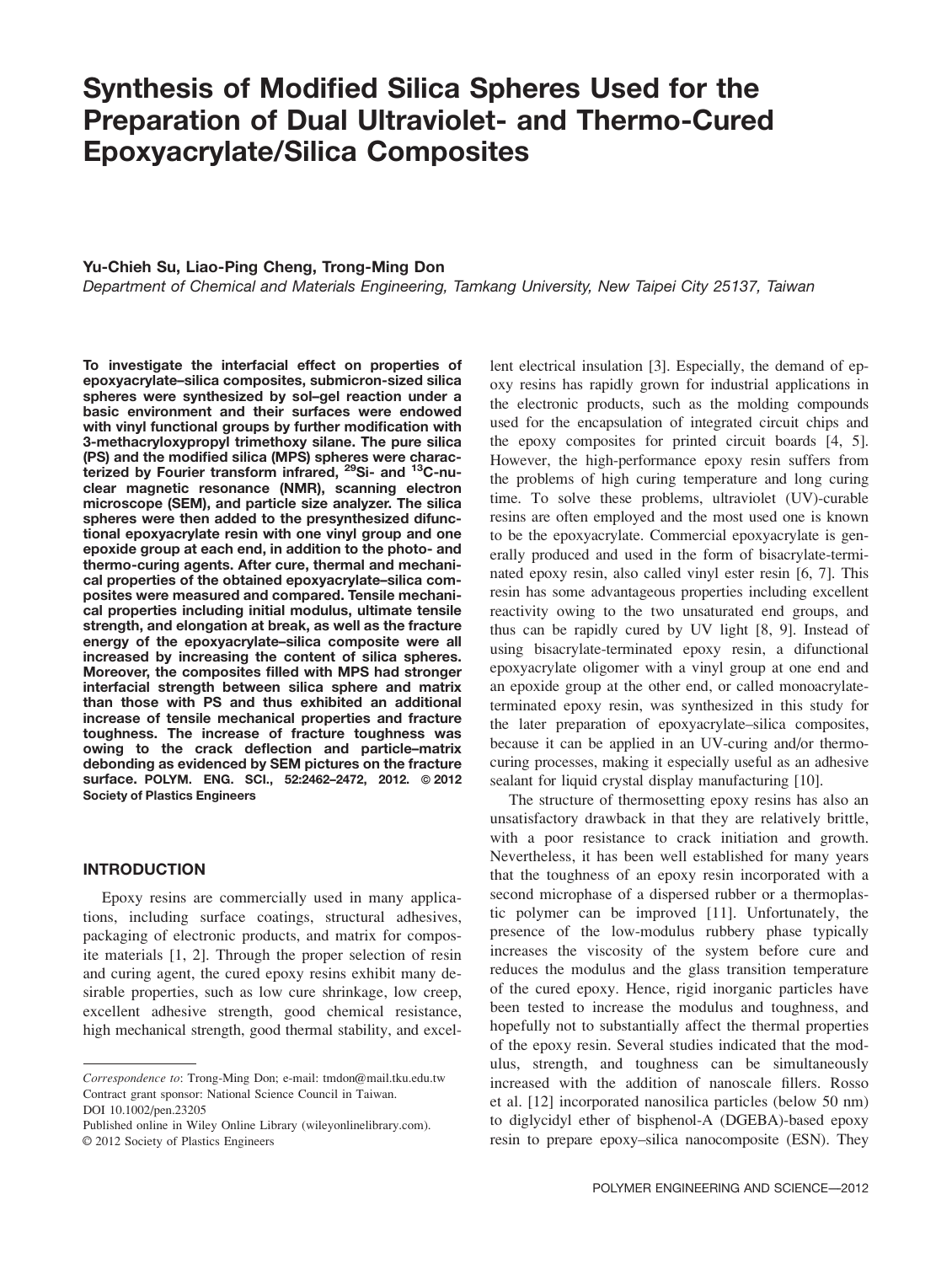found that with the addition of 5 vol% nanosilica, the relative improvement in Young's modulus  $(E_{ESN}/E_{\text{neat}})$  was about 1.22 and the fracture toughness  $(K_{\text{Ic}})$  was increased by more than 70%, compared to the neat epoxy. Unfortunately, the glass transition temperature still decreased from 95 to 89 $^{\circ}$ C. Liang and Pearson [13] added two types of nanosilica (20 and 80 nm) to prepare ESNs. The compressive modulus of ESNs moderately increased with the amount of nanosilica, and the relative improvement in compressive modulus reached 1.2 when the nanosilica content was added up to 17.4 vol%. Moreover, they found that the ESNs filled with nanosized silica had higher toughness than the epoxies filled with the micron-sized glass spheres (mean diameter,  $42 \mu m$ ). The increase in toughness was attributed to the zone-shielding mechanism involving matrix plastic deformation. Johnsen et al. [14] also added nanosized silica (20 nm) into the DGEBA-based epoxy resin. After thermal cure at  $90^{\circ}$ C for 1 h and then at  $160^{\circ}$ C for 2 h, the relative improvement on Young's modulus of the formed ESN containing 9.6 vol<sup>%</sup> silica was about 1.22. The fracture toughness  $(K_{\text{Ic}})$  and fracture energy  $(G_{\text{Ic}})$  of ESN with 7.1 vol% silica content could be increased by 100 and 233%, respectively. They believed that the toughening mechanism of ESNs involved the plastic void growth around debonded particles.

The nanoscaled silica particles used in the aforementioned ESNs were produced by the sol–gel technique. This technique also provides a simple way for the surface modification of the nanoparticles to avoid their agglomeration at a higher degree of filling and to adjust the interfacial compatibility with the polymer matrix [15]. Chan et al. [16] found that modification of silica surface during silanization could improve the fracture toughness of nanocomposites owing to the increase of interfacial bonding. Compared to the mechanical dispersing technique for silica-based nanoparticles, the sol–gel technique is a very efficient chemical method for embedding agglomerate-free silica particles in epoxy resins [17]. However, only few studies [18–20] have been done on the preparation and characterization of epoxy composites incorporated with submicron-sized silica spheres  $(100 \text{ nm}^{-1})$  $\mu$ m). In this study, submicron-sized silica spheres were prepared by the sol–gel reaction from tetraethyl orthosilicate (TEOS) in a basic environment and their surfaces were further modified with 3-methacryloxypropyl trimethoxy silane (MPTMS). The prepared silica spheres with and without vinyl functional groups on surface were then added into the presynthesized difunctional epoxyacrylate resin. After UVand thermo-curing, thermal and mechanical properties of the cured epoxyacrylate resins were measured and the effects of the added silica spheres on the properties, especially fracture toughness, were thus investigated.

# EXPERIMENTAL

## **Material**





SCHEME 1. <sup>o</sup>Synthesis of difunctional epoxyacrylate under a temperature profile of  $100^{\circ}$ C for 2 h and another 2 h at  $120^{\circ}$ C. PPh<sub>3</sub> is TPP.

synthesized from the DGEBA and acrylic acid (AA) under a suitable reaction condition [21]. Briefly, DGEBA and AA with an equivalent ratio of 2 were charged into the reactor, and the reaction was catalyzed by triphenylphosphine (TPP) under a temperature profile of  $100^{\circ}$ C for 2 h and another 2 h at  $120^{\circ}$ C. The addition esterification of the epoxide group with the carboxyl group catalyzed by TPP is shown in Scheme 1. TEOS, MPTMS, and ammonia (25% in water) were purchased from Acros (Geel, Belgium). 2-Benzyl-2-dimethylamino-1-(4-morpholinophenyl)-butanone-1, also called I-369, and 2-isopropyl thioxanthone, also called ITX, from Ciba were used as the photo initiator and accelerator, respectively. Imidazole (C11Z-A) from Shikoku Chemicals (Tokyo, Japan) was used as the thermal curing agent. Trimethylolpropane triacrylate (TMPTA) as a reactive diluent was purchased from Acros (Geel, Belgium).

### Preparation of Colloidal Silica Spheres

The submicron-sized silica spheres were prepared in ethanol according to the process developed by Stöber et al. [22] with a slight modification. In a typical procedure, aqueous ammonia (25%), water, and ethanol were all added into an Erlenmeyer flask under continuous stirring at room temperature. The amounts of ethanol and water were fixed at 1600 and 128 mL, respectively, and the amount of aqueous ammonia was changed from 24 to 80 mL to obtain silica spheres with different sizes. The TEOS (96 mL) was added to the solution for the sol–gel reaction. After 30 min of prereaction, MPTMS with a molar ratio of 1:1 to the TEOS was added into the solution drop-by-drop, and the reaction was allowed to continue for additional 23.5 h with stirring to obtain modified silica (MPS) spheres. For the preparation of pure silica (PS) spheres, the total reaction time was kept at 24 h without the addition of MPTMS. The reactions are shown in Scheme 2. The prepared sol was centrifuged (9000 rpm,  $13 \times 10^3$  rcf) to separate the silica particles. These particles were redispersed in ethanol by sonication and centrifuged again. The final silica particles were then dried at  $60^{\circ}$ C for 24 h. The dried particles were easily redispersed by sonication in ethanol or acetone. The yield was in the range between 95 and 98% for the PS spheres.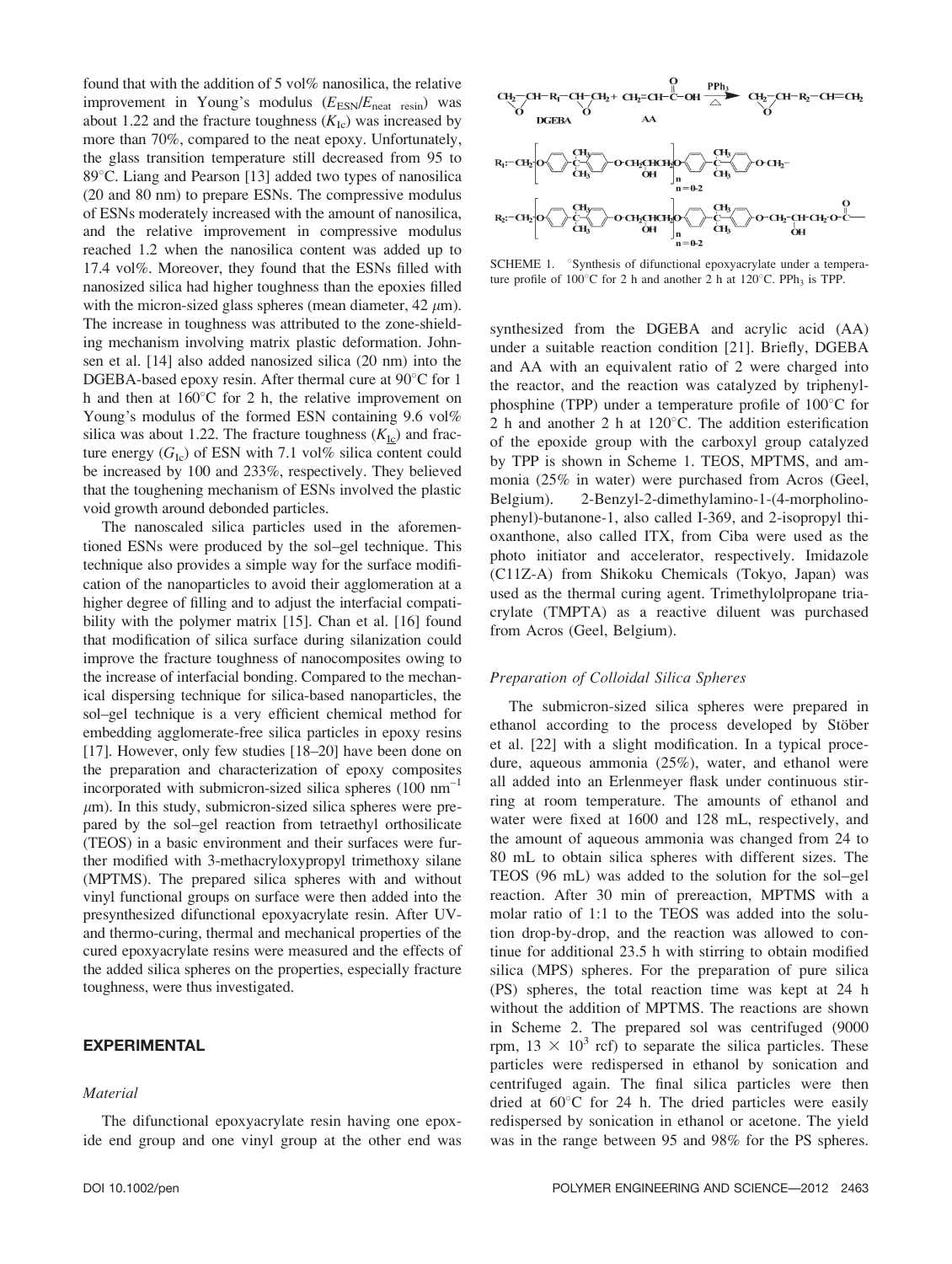

(b) Surface modifiction of silica spheres



SCHEME 2. <sup>o</sup>Preparation of (a) PS spheres, (b) surface-MPSs.

Yet, for the preparation of MPS spheres, the yield was decreased to about 30–40%.

## Preparation of Epoxyacrylate–Silica Composites

The epoxyacrylate–silica composites were prepared by mixing difunctional epoxyacrylate oligomer, silica spheres, reactive diluent, photo initiator, and thermal-curing agent. The dried silica spheres were first dispersed by sonication in acetone and then mixed with the epoxyacrylate resin. The loading concentrations of silica spheres were 5, 10, 15, and 20 phr (parts per hundred parts of epoxyacrylate resin). After removing the solvent, the photo initiator (I-369) and its accelerator (ITX), thermalcuring agent (C11Z-A), and reactive diluent (TMPTA) were all added to the epoxyacrylate–silica mixture. The total concentration of I-369 and ITX was 3.85 phr and the weight ratio of I-369 to ITX was controlled at 5:1. The concentrations of the curing agent (C11Z-A) and the reactive diluent (TMPTA) were 3.85 and 23 phr, respectively. The mixture was poured into an uncovered Teflon mould and then cured by UV irradiation  $(140 \text{ mJ/cm}^2)$  followed by thermal cure for 2 h at  $150^{\circ}$ C.

#### Characterizations

Structure analyses of the silica spheres (PS and MPS) were carried out using the Fourier transform infrared

(FTIR) spectrophotometer (Magna-IR spectrometer 550, Nicolet, USA). Sample was ground into powder, mixed with potassium bromide (KBr), and then pressed into a transparent disc. The recorded wave number range was from 4000 to 400  $\text{cm}^{-1}$  with a resolution of 4  $\text{cm}^{-1}$ . Chemical structures of the silica spheres were also analyzed with a nuclear magnetic resonance (NMR) technique (Bruker DSX400WB NMR). Solid <sup>29</sup>Si- and <sup>13</sup>C-NMR spectra were obtained at a frequency of 79.49 MHz for  $^{29}Si$  and 100.61 MHz for  $^{13}C$ . Experiments were performed with a Bruker 7-mm wide-bore MAS probe. The MAS spinning speed was 5 kHz, and the  $90^{\circ}$  pulse time was  $5.5 \mu s$ . The chemical shifts were expressed in ppm with respect to tetramethylsilane.

The size and size distribution of silica spheres were determined at  $20^{\circ}$ C by the dynamic light scattering method, using Zetasizer Malvern DTS 1060. The instrument employed a monochromatic coherent helium-neon laser (633 nm) as the light source. A 4-mL sol sample was injected into the quartz cuvette and the scattered light was recorded at  $173^{\circ}$  with respect to the incident light.

The texture of silica spheres and fracture surface of epoxyacrylate composites were examined by a scanning electron microscope (FESEM, Leo1530, Germany). To observe dispersive particles, a drop of dilute silica sol was placed on a glass slide and air-dried afterward. All specimens were sputtered with Pt in approximately 3-nm thickness to increase conductivity.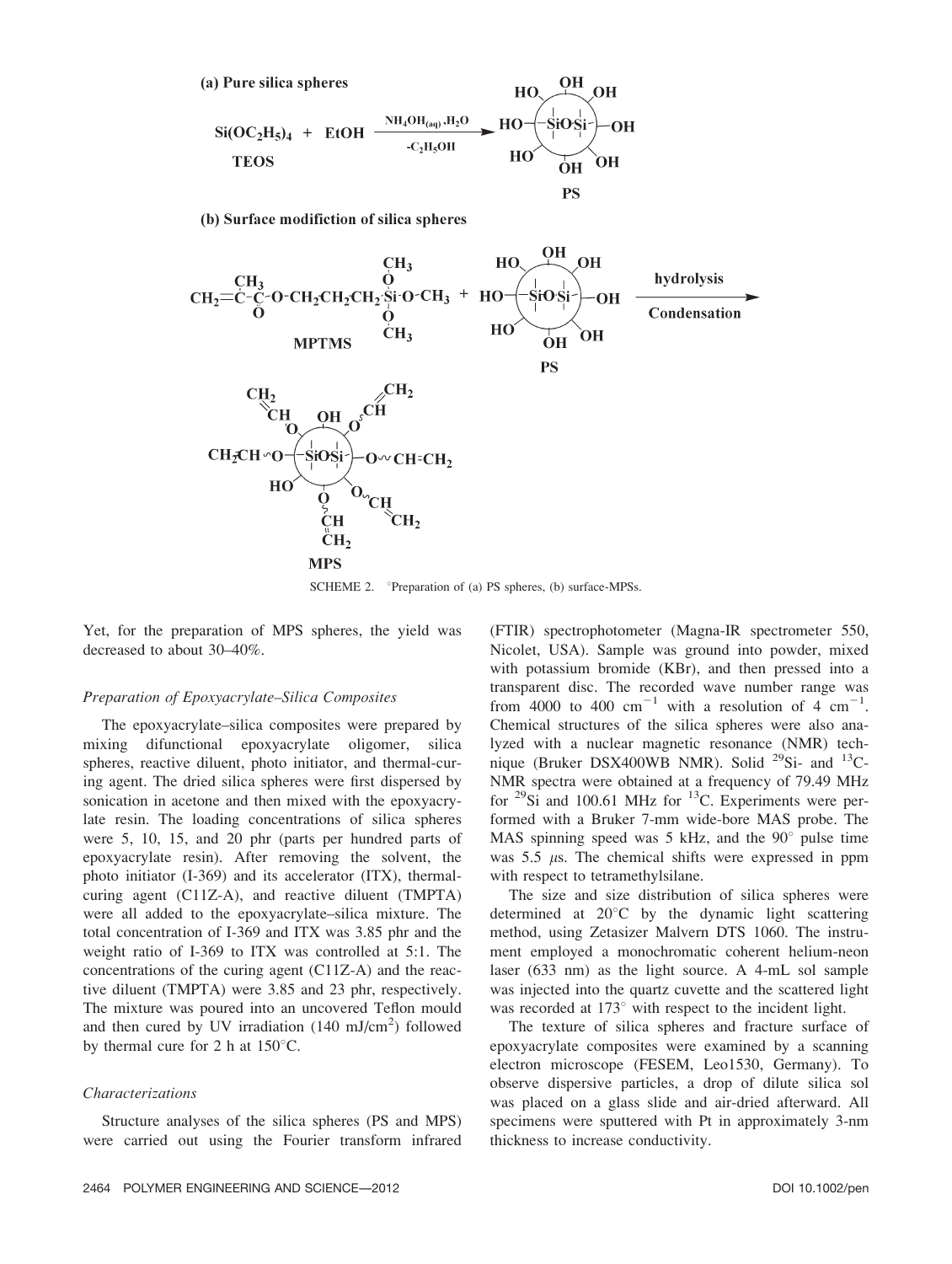## Mechanical Properties

Tensile mechanical properties: initial modulus (E), ultimate tensile strength  $(\sigma_b)$ , and elongation at break  $(\varepsilon_b)$  were measured by using a universal testing machine (Model AGS-J, Shimadzu, Japan). The specimens with a thickness of 1 mm were prepared based on the ASTM standard D638. The test speed was kept at 0.5 mm/min. Five specimens were tested for each condition and the results were then averaged.

The single-edge-notch bending (SENB) test was used to determine the fracture toughness,  $K_{\text{Ic}}$ , according to ASTM D5045. At least, five specimens for each formulation were tested. The value of the fracture energy,  $G_{\text{Ic}}$ , was calculated using *Eq. 1*,

$$
G_{\rm lc} = \frac{K_{\rm lc}^2}{E} \left( 1 - v^2 \right) \tag{1}
$$

where  $E$  is the modulus of elasticity estimated from the tensile test, and  $v$  is the Poisson's ratio of epoxy, taken as 0.35.

#### Thermal Properties

A differential scanning calorimeter (DSC, TA 2920 from TA Instruments) was used to record the thermograms of epoxyacrylate–silica composites after cure. Samples (8–10 mg) were first heated up to  $210^{\circ}$ C and held at that temperature for 1 min under a nitrogen atmosphere. Then, they were cooled down to  $-10^{\circ}$ C at a cooling rate of 20 $^{\circ}$ C/min and then reheated up to  $210^{\circ}$ C at a heating rate of  $20^{\circ}$ C/min. The second heating curve was used to determine the  $T_{\rm g}$ .

The thermal expansion coefficients of the cured epoxyacrylates were determined by a thermal mechanical analyzer (TMA Q400, TA Instruments). The thermal expansion coefficients before and after the glass transition ( $\alpha_1$  and  $\alpha_2$ , respectively) were obtained by the measurement of the linear dimensional variations with temperatures. The  $T<sub>g</sub>$  of a sample was identified as the intercept of the two tangent lines at which a change in slope occurred, that is, above and below  $T_{\rm g}$ . Samples were heated from 30 to 200°C with a scanning rate of  $10^{\circ}$ C/min in the nitrogen atmosphere.

#### RESULTS AND DISCUSSION

#### Structure Analysis and Morphology of MPS Spheres

Uniform silica spheres were prepared following the well-known Stöber–Fink–Bohn method [22] with a slight modification, where hydrolysis and condensation of alkoxysilanes were catalyzed by ammonia in a mixture of ethanol, aqueous ammonia, and water. Formation of spherical particles was the result of a complex mechanism of nucleation and growth. Reactions (a) and (b) in Scheme 2 describe the synthesis of PS and MPS spheres by hydrolysis and condensation of alkoxysilanes in the basic environment. FTIR spectra for the prepared PS and MPS are



FIG. 1. FTIR spectra of (a) unmodified silica spheres (PS) and (b) MPS spheres.

shown in Fig. 1. The broad absorption band centered at 3360 cm<sup>-1</sup> is owing to OH stretching of various Si-OH groups on PS and MPS. In addition, the absorption peak at 945 cm<sup>-1</sup> is also caused by the Si-OH group  $(Si$ -Ostretching). The absorption peaks at about 797 and 1095  $cm^{-1}$  are caused by Si $-$ O $-$ Si symmetric and asymmetric stretching vibration, respectively, indicating the generation of  $Si-O-Si$  in the system [23]. The peak of the  $Si-O-Si$  asymmetric stretching vibration is usually split by long-range coupling Coulomb interactions into two components: a transverse optical (TO) and a longitudinal optical (LO) component. The peak near  $1095 \text{ cm}^{-1}$  has been generally related to the TO component; whereas the shoulder at 1186 cm<sup>-1</sup> under the peak of 1095 cm<sup>-1</sup> is referred to the LO component [24]. The absorption peak at about 462 cm<sup>-1</sup> is caused by Si- $O-Si$  bending vibration. Compared to Fig. 1a, the band centered at  $1095 \text{ cm}^{-1}$ becomes broader when the silica was modified with MPTMS, as shown in Fig. 1b. This is owing to the overlap of Si $-$ O $-$ Si (1000 $-$ 1100 cm<sup>-1</sup>), Si $-$ O $-$ C (1080 $-$ 1120 cm<sup>-1</sup>) and C-O-C (1000-1300 cm<sup>-1</sup>), where the latter two come from the MPTMS segments. Figure 1b also shows the carbonyl (C=O) stretching band at 1708  $cm^{-1}$ and the vinyl  $(C= C)$  stretching band at 1629 cm<sup>-1</sup>, further validating the successful bonding of vinyl group on silica spheres by reaction with MPTMS.

Further investigation of the chemical structure of the silica spheres was carried out by solid-state  $^{29}$ Si-NMR analysis. According to the nomenclature suggested in the literature [25–27], M, D, T, and Q structures correspond to one, two, three, and four  $Si-O$  bridges, respectively. In the symbol of  $M^n$ ,  $D^n$ ,  $T^n$ , and  $Q^n$ , *n* refers to the number of  $-O-Si[$ tbond] groups bonded to the silicon atom. Taking code Q as an example, a unit with two  $-$ OH groups is assigned as Q<sup>2</sup>: (HO)<sub>2</sub>Si( $-$ OSi[tbond])<sub>2</sub>, with one  $-\text{OH}$  group as  $Q^3$ :  $(\text{HO})_1\text{Si}(-\text{OSi}[\text{tbond}])_3$ , and with no  $-OH$  group as  $Q^4$ : Si( $-OSi[tbond]$ )<sub>4</sub>.  $T^n$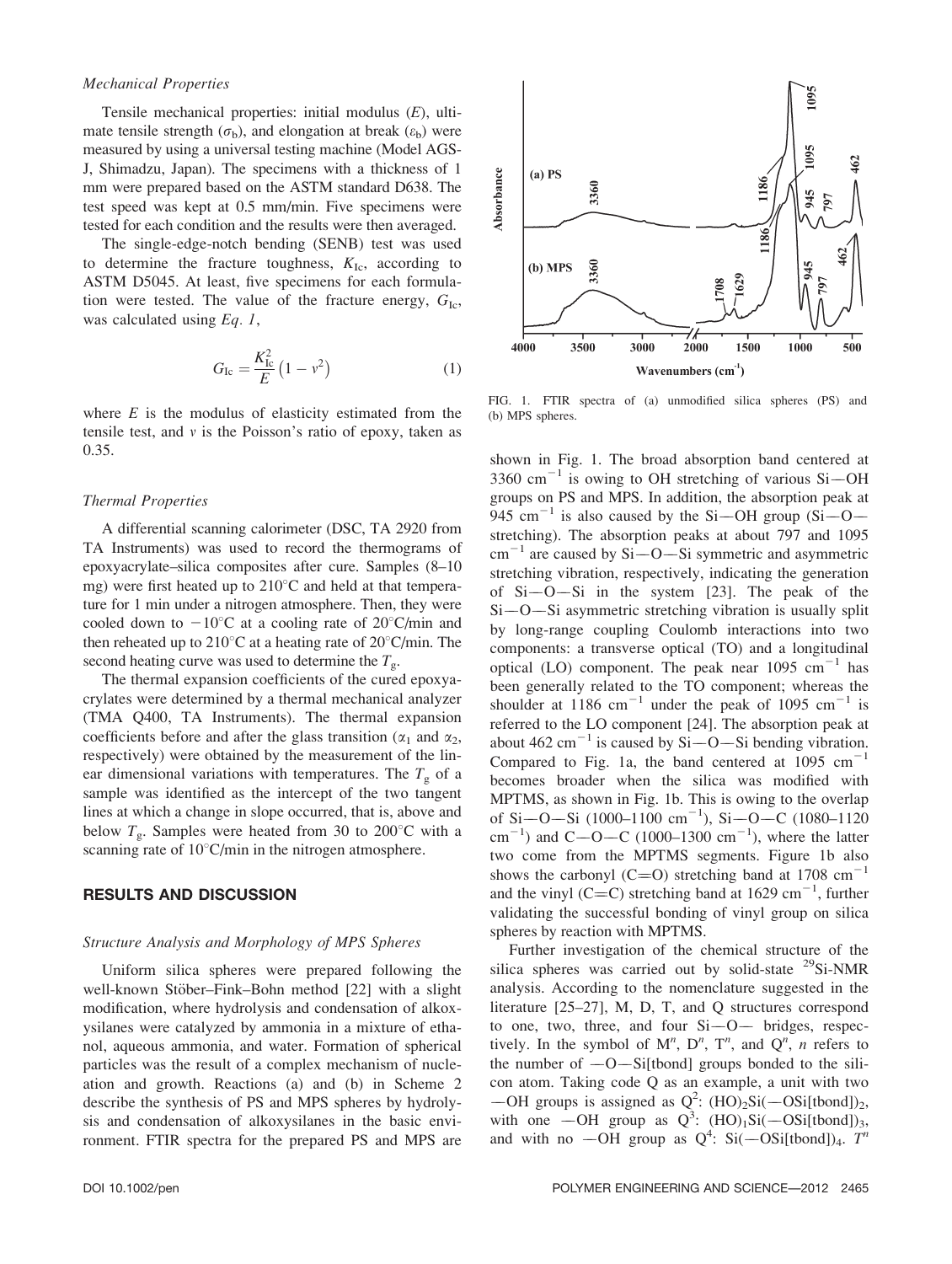

FIG. 2. Solid <sup>29</sup>Si-NMR spectra of (a) unmodified silica (PS) and (b) MPS by MPTMS. (c) Solid <sup>13</sup>C-NMR spectrum of MPS by MPTMS.

structures have one organic side group  $(Si-R)$  and three  $Si-O$  units. Therefore,  $T^1$  is  $(HO)_2Si(R)(-OSi)$ [tbond]),  $T^2$  is  $(HO)_1Si(R)(-OSi[tbond])_2$ , and  $T^3$  is  $Si(R)($  -OSi[tbond])<sub>3</sub>. It is easy to differentiate among  $Q<sup>4</sup>$ ,  $Q<sup>3</sup>$ , and  $Q<sup>2</sup>$ , because their chemical shifts lie approximately 10 ppm apart. The transformation of a Q structure into a T structure causes a shift of about 45 ppm and again there is a separation of approximately 10 ppm between the silicon in  $T^3$ ,  $T^2$ , and  $T^1$ . The <sup>29</sup>Si-NMR spectrum of the PS spheres, Fig. 2a, shows three signals at  $-93$  (Q<sup>2</sup>),  $-101$  (Q<sup>3</sup>), and  $-111$  (Q<sup>4</sup>) ppm, which are usually assigned to geminal silanol groups, free silanol groups, and siloxane bonds without hydroxyl groups, respectively [28, 29]. After modification with MPTMS having one organic side group, Fig. 2b shows that the MPS not only have  $Q^2$ ,  $Q^3$ , and  $Q^4$  structures, but also have two additional silicon atoms at  $-57$  and  $-67$  ppm designated as  $T^2$  and  $T^3$  structures, respectively. As expected, the grafting process reduces the intensities of the signals of geminal and free silanol groups in the respective  $Q^2$  and  $Q^3$  in comparison with that of the siloxane group in  $Q<sup>4</sup>$ . Therefore, the peaks observed in the range from  $-50$  to  $-80$  ppm prove that the silica surface was chemically grafted with MPTMS and thus had vinyl functional groups on it.

The organic functional group bonded to the silica surface was further confirmed by solid-state  $^{13}$ C-NMR spectra. Figure 2c shows the solid-state  $^{13}$ C-NMR spectrum of the MPS. The carbons of MPTMS on the silica surface could be easily identified according to their chemical shifts. In addition to the  $C = C$  absorption peaks at 125.3 and 137.0 ppm (indicated as 1 and 2 in the spectrum), the spectrum of MPS exhibits the absorption peaks at 17.6 and 116.9 ppm which are caused by  $CH<sub>3</sub>$  and  $C=O$  attached to the  $C=$ C bond (indicated as 3 and 4 in the spectrum), respectively. The peaks at 66.5, 22.5, and 8.9 ppm are assigned to the propoxyl group, indicated as 5, 6, and 7 in the spectrum. An additional peak at about 59.0 ppm is found, which is possible caused by the unhydrolyzed ethoxy group of TEOS and/or the residual ethanol solution trapped inside the silica particles [30]. Nevertheless, the results of  $^{13}$ C-NMR spectra indicate the successful bonding of vinyl group on silica spheres by reaction with MPTMS, in accordance with the <sup>29</sup>Si-NMR and FTIR analyses.

Figure 3 shows the SEM pictures of silica spheres that were purified by centrifugation and washing, and then redispersed by sonication in ethanol. The sample was prepared by dispensing one drop of the suspension onto a glass slide. It was allowed to dry at room temperature and then sputtered with Pt. The SEM picture of PS spheres prepared by adding 48 mL of  $NH_4OH_{(aa)}$  into the ethanol solution is shown in Fig. 3a. It was found that the spherical particles obtained were highly uniform in size and without any aggregation. The average particle size was  $400 \pm 10$  nm based on 50 measured particles. In addition, the surface of silica spheres was smooth and featureless.



FIG. 3. SEM images of (a) unmodified silica spheres (PS) with an average particle size of 400  $\pm$  10 nm, and (b) MPS spheres with an average particle size of 170  $\pm$  30 nm. For both systems, EtOH/H<sub>2</sub>O/NH<sub>4</sub>OH<sub>(aq)</sub>  $= 1600/128/48$  mL.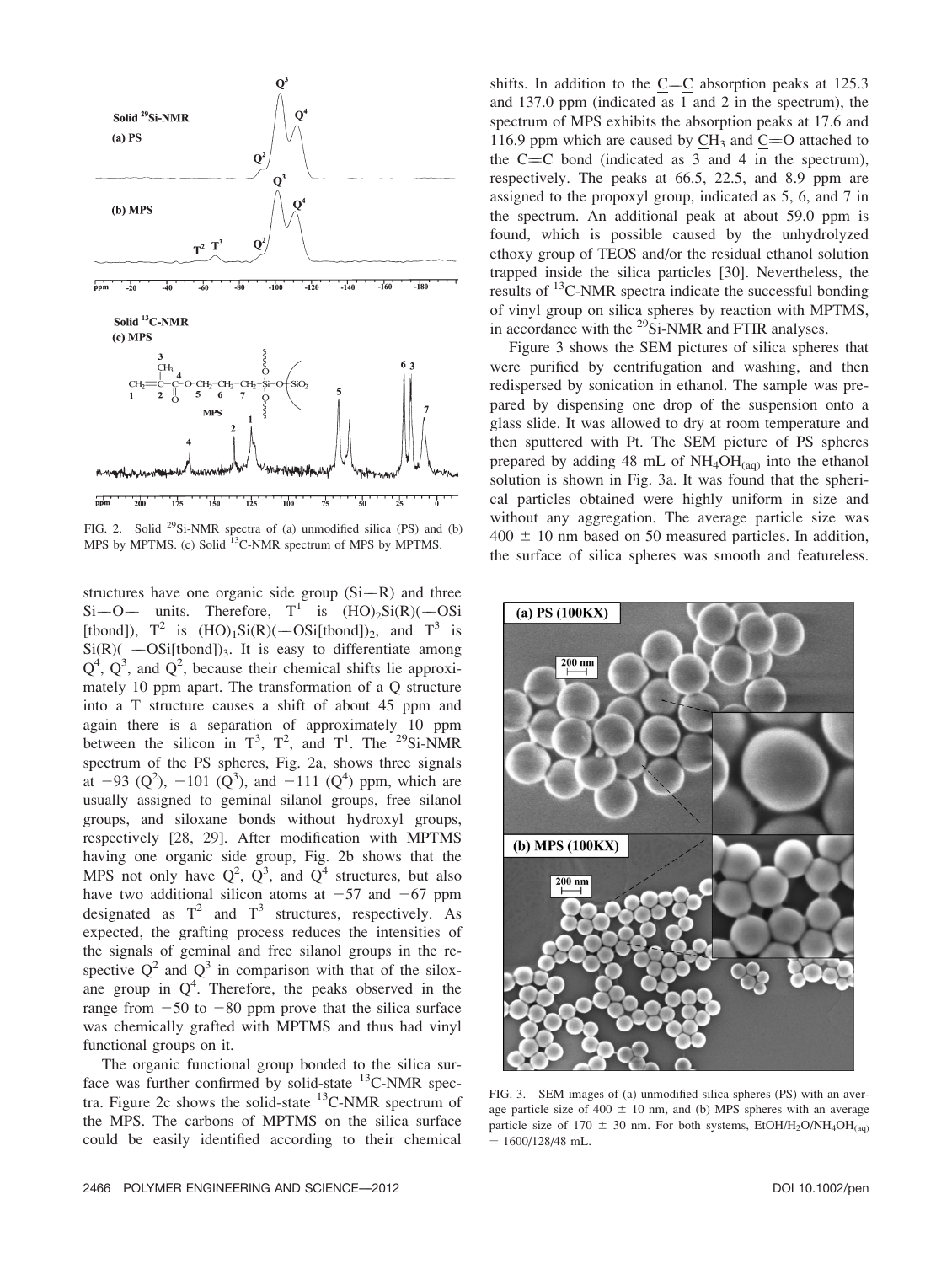

FIG. 4. The changes of particle size of PS and MPS spheres with the added amount of ammonia<sub>(aq)</sub> in the sol-gel reaction, while the EtOH and H2O were kept at 1600 and 128 mL, respectively. The particle size was measured by dynamic light scattering.

In contrast, Fig. 3b shows that the surface of MPS spheres prepared with the same conditions was slightly rougher than that of PS spheres. In addition, bridging was observed among particles. Bridging occurred during the evaporation of the solvent because MPTMS not only was chemically bonded to the particle surface, but also exhibited strong hydrophobic interactions via its alkyl groups. In addition, MPTMS also played the role of an inhibitor for particle growth owing to less condensation and steric hindrance that could cause the particle size to be smaller and less uniform ( $170 \pm 30$  nm).

# The Effect of Ammonia on the Particle Size of Silica Spheres

The prepared colloidal silica spheres were further characterized by dynamic light scattering. Many researchers have already reported that the size and uniformity of the resultant silica particles are greatly affected by the concentrations of TEOS, water, and catalyst, as well as the type of solvent, etc. [31–33]. In this study, the effect of the added amount of basecatalyst ( $NH_4OH_{(aq)}$ ) on the particle size of silica was also investigated. Figure 4 shows the changes in particle diameter (nm) with the added amount of aqueous ammonia (25%), whereas the amounts of all other components were kept constant. A linear relationship of the particle diameter with the added amount of aqueous ammonia was obtained. The particle size of PS spheres could be controlled in the range of 150– 600 nm. For the modified silica particles, the size was smaller under the same reaction conditions, between 150 and 400 nm, because the MPTMS inhibited the growth of particles.

# Tensile Mechanical Properties of the Epoxyacrylate– Silica Composites

The silica spheres with different sizes from 150 to 400 nm were added to the difunctional epoxyacrylate oligomer

together with the photo- and thermo-initiators as well as the reactive diluent to prepare epoxyacrylate–silica composites. After UV- and thermal-cure, both conversions of  $C=$ C double bond and epoxide group were  $>98\%$  as demonstrated by FTIR spectra. Tensile mechanical properties of the obtained composites were then determined by a tensile test instrument. It was found that the particle size of silica spheres, ranging from 150 to 400 nm, did not significantly affect the tensile mechanical properties for composites with the same amount of silica particles (data not shown). That is, small changes in particle size would not affect the tensile mechanical properties of epoxyacrylate–silica composite. Recently, some studies also showed that the initial modulus of polymer composites filled with micronsized or nanosized spheres was mainly affected by the filler volume fraction and Young's moduli of the filler and polymer matrix, but not the size of the filler [13, 34]. In the following experiments, the silica spheres with particle size about 170 nm were chosen to be incorporated into the epoxyacrylate to investigate the effect of the silica content on the mechanical and thermal properties of the epoxyacrylate composite.

The tensile mechanical properties of epoxyacrylate– silica composites are summarized in Table 1. A tensile modulus of 2.63 GPa was measured for the cured neat epoxyacrylate resin (EA). The modulus was found to increase by the addition of silica spheres, as shown in Fig. 5. The increase in modulus is expected because the modulus of silica is much higher than that of the epoxyacrylate matrix. In addition, it was found that the extent of increase was more evident for the epoxyacrylate loaded with MPS (EA–MPS) than with the same amount of PS (EA–PS). The relative improvement in tensile modulus  $(E_{\text{EA-MPS}}/E_{\text{EA}})$  reached 1.24 when the MPS content was 20 phr (equivalent to 9.46 vol%). This improvement in modulus is better than the results reported by Liang and Pearson [13] and Johnsen et al. [14] for the composites with the same volume fraction of silica, because the MPS had surface vinyl functional groups that could form chemical bonding between the particles and the matrix and thus increase their interfacial strength.

The measured moduli of composites can be compared to the theoretical predictions. These are many models that can be used to predict the moduli of epoxyacrylate–silica composites. In the present study, two quantitative models, Halpin–Tsai and Lewis–Nielsen model were adopted, as shown in Fig. 5. Halpin–Tsai model [35] is a theoretical model commonly used to predict the increase of Young's modulus with respect to the polymer matrix in organic– inorganic composites. The predicted composite's modulus is calculated according to  $Eq. 2$ ,

$$
E_{\rm c} = \frac{1 + \zeta \eta V_{\rm f}}{1 - \eta V_{\rm f}} E_{\rm m} \quad \eta = \frac{\frac{E_{\rm f}}{E_{\rm m} - 1}}{\left(\frac{E_{\rm f}}{E_{\rm m} + \zeta}\right)}\tag{2}
$$

where  $E_c$ ,  $E_m$ , and  $E_f$  are Young's moduli of the composite, the polymer matrix, and the particle filler, respectively;  $V_f$  is the volume fraction of the particles, and  $\zeta$  is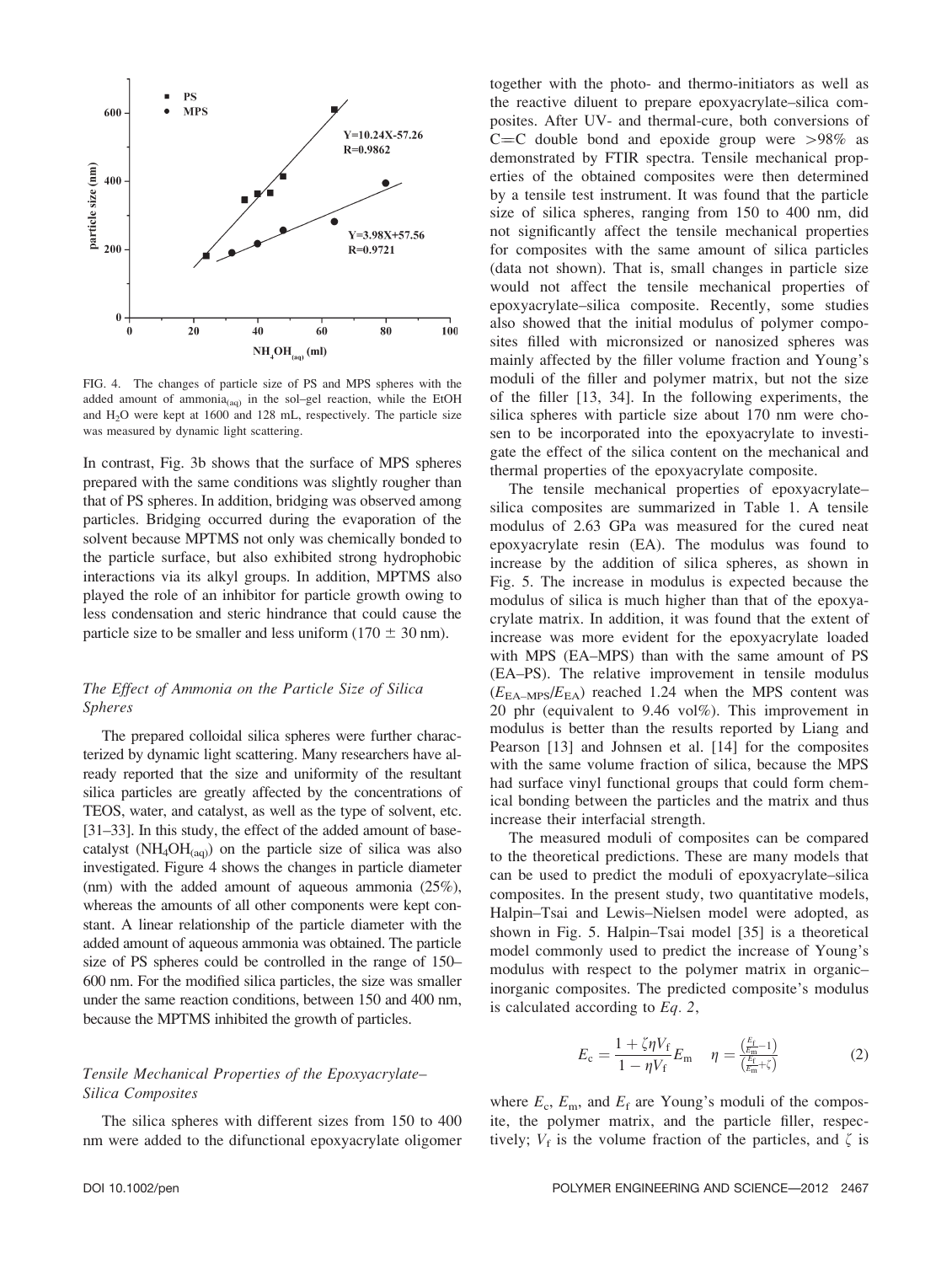TABLE 1. Tensile mechanical properties including initial modulus  $(E)$ , ultimate tensile strength  $(\sigma_b)$ , and elongation at break  $(\epsilon_b)$  and fracture toughness of epoxyacrylate–silica composites with different silica contents.

| Sample <sup>a</sup> | Silica content |                            |                         |                        |                           |                                         |                                     |
|---------------------|----------------|----------------------------|-------------------------|------------------------|---------------------------|-----------------------------------------|-------------------------------------|
|                     | Weight (phr)   | Volume <sup>b</sup> $(\%)$ | $E$ (GPa)               | $\sigma_{\rm b}$ (MPa) | $\varepsilon_{\rm b}$ (%) | $K_{\text{Ic}}$ (MPa m <sup>1/2</sup> ) | $G_{\text{Ic}}$ (J/m <sup>2</sup> ) |
| EA                  | $\Omega$       | $\Omega$                   | $2.63 \pm 0.10^{\circ}$ | $34.8 \pm 3.8$         | $1.42 \pm 0.12$           | $0.66 \pm 0.11$                         | $145 \pm 51$                        |
| EA-PS5              | 5              | 2.55                       | $2.79 \pm 0.08$         | $54.3 \pm 2.2$         | $2.28 \pm 0.15$           | $0.94 \pm 0.03$                         | $280 \pm 17$                        |
| $EA-PS10$           | 10             | 4.96                       | $2.88 \pm 0.05$         | $56.8 \pm 2.4$         | $2.23 \pm 0.12$           | $1.05 \pm 0.02$                         | $336 \pm 11$                        |
| EA-PS15             | 15             | 7.27                       | $2.99 \pm 0.07$         | $66.3 \pm 3.4$         | $2.41 \pm 0.07$           | $1.22 \pm 0.03$                         | $439 \pm 19$                        |
| EA-PS20             | 20             | 9.46                       | $3.07 \pm 0.07$         | $62.4 \pm 4.2$         | $2.48 \pm 0.38$           | $1.29 \pm 0.08$                         | $483 \pm 58$                        |
| EA-MPS5             | 5              | 2.55                       | $2.75 \pm 0.10$         | $58.9 \pm 5.0$         | $2.32 \pm 0.27$           | $1.02 \pm 0.12$                         | $332 \pm 84$                        |
| EA-MPS10            | 10             | 4.96                       | $2.90 \pm 0.08$         | $64.3 \pm 2.1$         | $2.46 \pm 0.29$           | $1.15 \pm 0.06$                         | $400 \pm 41$                        |
| EA-MPS15            | 15             | 7.27                       | $3.12 \pm 0.09$         | $77.2 \pm 1.6$         | $2.88 \pm 0.21$           | $1.38 \pm 0.03$                         | $536 \pm 26$                        |
| EA-MPS20            | 20             | 9.46                       | $3.26 \pm 0.07$         | $68.3 \pm 3.1$         | $2.48 \pm 0.15$           | $1.26 \pm 0.14$                         | $427 \pm 94$                        |

<sup>a</sup> EA is the neat epoxyacrylate; EA–PS series are the epoxyacrylate composites filled with the pure silica; EA–MPS series are the epoxyacrylate composites filled with the surface-modified silica.<br><sup>b</sup> The volume fractions of silica spheres were estimated according to the weight ratio of each component and the densities of epoxyacrylate matrix

and silica spheres were 1.23 and 70  $g/cm<sup>3</sup>$ , respectively.

<sup>c</sup> Mean and standard deviation values calculated from five determinations.

the shape factor of the filler. The volume fraction  $(V_f)$  of silica spheres was estimated according to the weight ratio of each component and the material densities (epoxyacrylate matrix: 1.23 g/cm<sup>3</sup> and silica spheres: 70 g/cm<sup>3</sup>).  $\zeta$  is equal to 2 for the spherical particles used in the present study.

The results predicted by the Halpin–Tsai model were plotted as the solid line in Fig. 5, together with the measured moduli of the composites filled with different volume fractions of PS and MPS. The trend of the experimental data agrees with the prediction; however, the measured moduli of the EA–PS composites deviate significantly from the predicted line at higher volume fractions. The reason is that the Halpin–Tsai model assumes a per-



FIG. 5. The initial modulus of the epoxyacrylate composites versus volume fraction of silica spheres. Open symbols are the experimental data. The solid line represents the prediction from Halpin–Tsai model. The dashed lines are predictions using the Lewis–Nielsen model for no slip at the particle–matrix interface ( $K_{\rm E} = 2.167$ ) and for interfacial slippage ( $K_{\rm E}$  = 0.867). EA–PS is the epoxyacrylate filled with PS spheres and EA–MPS is the epoxyacrylate filled with MPS spheres.

fect bonding between the particle and the matrix. This violates the fact that there is no chemical bonding between the silica spheres and the matrix in the EA–PS composites. Yet, the moduli of the EA–MPS samples are much closer to the predicted results, especially in the region of higher silica contents, within 7.27 and 9.46 vol%. This is because the MPS had vinyl functional groups on the surface that enabled chemical bonding between the particles and the matrix.

The effect of interfacial bonding can be considered further using the Lewis–Nielsen model [36] and the work of McGee and McCullough [37]. The modulus of the epoxyacrylate–silica composite can be predicted using:

$$
E_{\rm c} = \frac{1 + (k_{\rm E} - 1)\beta V_{\rm f}}{1 - \eta \mu V_{\rm f}} E_{\rm m}
$$
 (3)

where  $k<sub>E</sub>$  is the generalized Einstein coefficient, and  $\beta$  and  $\mu$ are constants.  $k_E = 2.5$  if there is no slippage and  $k_E = 1.0$  if there is slippage at the interface between the particle and the matrix. Yet, Nielsen [38] has shown that the value of  $k<sub>E</sub>$  is reduced when the Poisson's ratio  $(v)$  of the matrix is lower than 0.5. In the present study,  $v = 0.35$  is taken, and hence the values of  $k_{\text{E}}$  are reduced by a factor of 0.867. Hence,  $k_{\text{E}}$  $= 2.167$  if there is no slippage, and  $k<sub>E</sub> = 0.867$  if there is slippage at interface between the particle and the matrix. The constant  $\beta$  takes into account the relative modulus of the particles and the matrix, and is given by

$$
\beta = \frac{\left(\frac{E_{\rm f}}{E_{\rm m}} - 1\right)}{\left(\frac{E_{\rm f}}{E_{\rm m}} + (k_{\rm E} - 1)\right)}.\tag{4}
$$

The value of  $\mu$  depends on the maximum allowable volume fraction of particles,  $V_{\text{max}}$ , and can be calculated from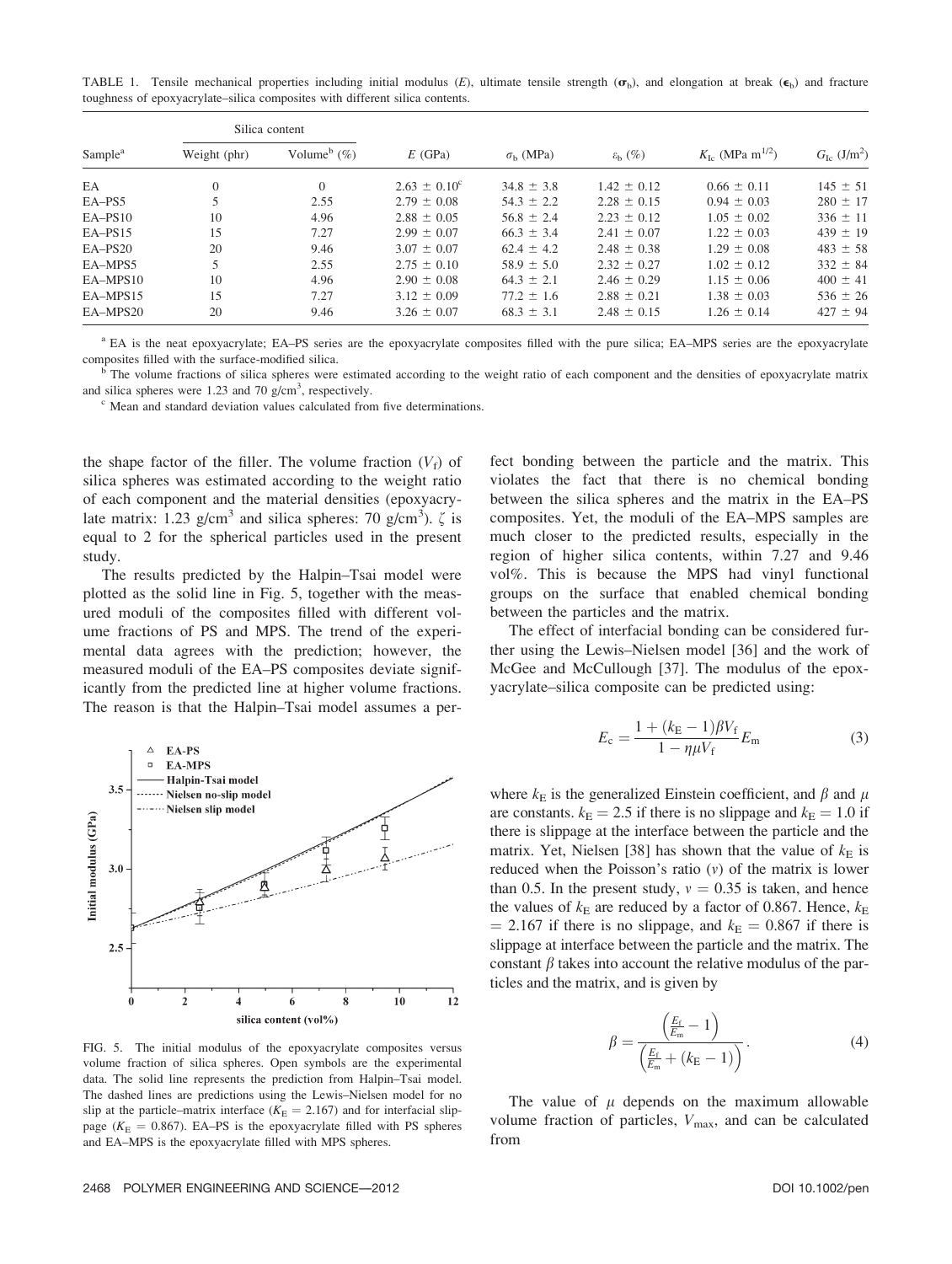$$
\mu = 1 + \frac{(1 - V_{\rm f})}{V_{\rm max}} [V_{\rm max} V_{\rm f} + (1 - V_{\rm max})(1 - V_{\rm f})]. \tag{5}
$$

Values of  $V_{\text{max}}$  have been published by Nielsen and Landel [39] for a range of particle shapes and types of packing. It will be shown later in the SEM pictures of the fractured surface of epoxyacrylate composites that the silica spheres appear to be nonagglomerated and randomly arranged in the matrix. Nielsen and Landel quoted a value of  $V_{\text{max}} = 0.632$  for such random-close packing, nonagglomerated spheres. This value was thus used in  $Eq. 5$ .

The predictions from the "no-slip" and "slip" Nielsen models are also shown in Fig. 5. The predictions of the Halpin–Tsai and the ''no-slip'' Nielsen models almost overlap with each other. The moduli of the EA–MPS composites are much closer to these prediction lines, indicating the presence of perfect bonding between the silica spheres and the matrix. In addition, it can be seen that reducing the adhesion between the particles and the matrix reduces the value of  $k<sub>E</sub>$  and thus the predicted modulus. The experimental data of the EA–PS composites are somewhere between the predictions from the ''no-slip'' and ''slip'' Nielsen models and are closer to the prediction line from the ''slip'' Nielsen model. This indicates that there were still some weak interactions between the PS particles and the matrix.

Both ultimate tensile strength  $(\sigma_b)$  and elongation at break  $(\varepsilon_b)$  were found to increase with increasing the silica content, as summarized in Table 1. Both values reached their maxima in the EA–PS composites when 15 phr silica spheres (equivalent to 7.27 vol%) were added, and the calculated maximum relative improvements to the neat EA resin in the  $\sigma_{\rm b}$  and  $\varepsilon_{\rm b}$  were 1.91 and 1.70, respectively. In addition, the  $\sigma_{\rm b}$  and  $\varepsilon_{\rm b}$  of the EA–MPS composites were higher than those values of the respective EA–PS composites with the same added amount of silica. The reason is that the surface modification with MPTMS could enhance the dispersion of silica particles and provide chemical bonding between the silica particles and the matrix. The maximum values of  $\sigma_{\rm b}$  and  $\varepsilon_{\rm b}$  for the EA–MPS composite were also found with 15 phr of MPS spheres, and their relative improvements reached 2.22 and 2.03, respectively. With higher MPS content of 20 phr, both  $\sigma_{\rm b}$  and  $\varepsilon_{\rm b}$  of the composites began to decline. This is because slight aggregation occurred at this composition as proved in the SEM picture of the fracture surface of the composites, which will be discussed later.

## Fracture Toughness and Fracture Surface

The SENB test was used to determine the fracture toughness,  $K_{\text{Ic}}$ , according to ASTM D5045. The value of the fracture energy,  $G_{\text{Ic}}$ , was then calculated using Eq. 1. A  $K_{\text{Ic}}$  value of 0.66 MPa-m<sup>1/2</sup> was obtained for the neat epoxyacrylate resin. The fracture toughness was found to increase by the addition of silica spheres, as summarized in Table 1. The increase was much higher for the system with MPS at the same added amount of silica spheres. For the epoxyacrylate composite with 15 phr MPS, a maximum value of 1.38 MPa- $m^{1/2}$  was observed. In other words, the fracture toughness increased by 109% by adding 15 phr MPS. Thus, strong interfacial bonding is advantageous for increasing fracture toughness. The fracture energy  $(G<sub>Ic</sub>)$  of epoxyacrylate–silica composites calculated via Eq. 1 also increased with silica content as summarized in Table 1. The stronger interfacial bonding in the EA–MPS is also responsible for the higher fracture energy as compared to the EA– PS. By adding 15 phr MPS, the fracture energy could increase by 270% from 145 to 536 J/m<sup>2</sup>. For the same adding amount, the fracture energy of EA–PS was about 439 J/  $m<sup>2</sup>$ . However, the  $K_{Ic}$  and  $G_{Ic}$  of the composite started to decrease when the silica content reached 20 phr which is believed owing to the slight aggregation of silica spheres.

The reason for the significant increase in toughness can be explained by the fracture behavior through the observation of fracture surface. As shown in Fig. 6a, the fracture surface of the neat epoxyacrylate is relatively smooth and featureless, which is typical of a brittle thermosetting polymer. There was no large-scale plastic deformation during fracture. Therefore, the fracture toughness of the neat epoxyacrylate was low and the  $K_{\text{Ic}}$  value was only 0.66 MPa-m<sup>1/2</sup>. However, the addition of PS or MPS resulted in a rougher surface where the crack deflection and bifurcation were observed, as shown in Fig. 6b–d.

Johnsen et al. [14] have considered the toughening mechanisms induced by the silica nanoparticles in detail. The toughening mechanisms can be broadly categorized as on-plane processes (such as crack pinning or bowing and crack deflection) or off-plane processes (such as debonding and plastic void growth). Crack pinning occurs when the particles are larger than the crack-opening displacement, and it is identified by the presence of bowing lines on the fracture surface [40]. Under plane-strain conditions, the crack-opening displacement,  $\delta_{\text{tc}}$ , can be calculated using the relationship [14]:

$$
\delta_{\rm tc} = \frac{K_{\rm lc}^2}{E\sigma_{\rm y}} (1 - v^2) = \frac{G_{\rm lc}}{\sigma_{\rm y}} \tag{6}
$$

where  $\sigma_y$  is the yield stress of the matrix.

For the neat epoxyacrylate, the value of the crack-opening displacement calculated by using the data in Table 1 is 4.2  $\mu$ m. For the epoxyacrylate–silica composite with the maximum toughness, that is, the one with 15 phr MPS, a value of  $\delta_{\text{tc}} = 6.9 \ \mu \text{m}$  is obtained. It is thus clear that particles which are so much smaller than the crack-opening displacement are unlikely to cause crack pinning. Furthermore, the absence of bowed crack front markings on the fracture surfaces indicates that crack pinning is unlikely to be responsible for the observed increase in toughness.

It is well known that crack deflection by particles can lower the local crack-tip stress intensity factor and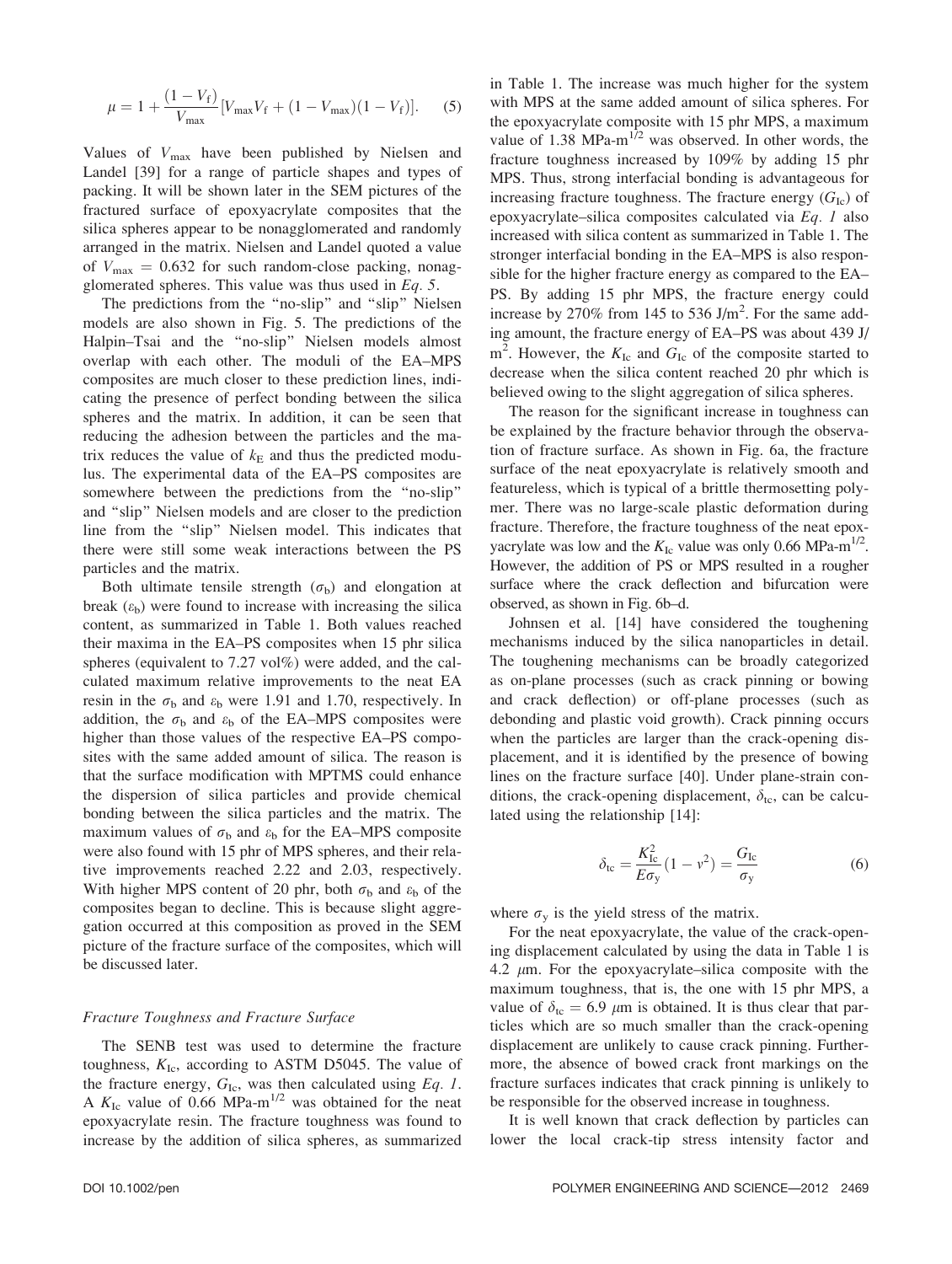

FIG. 6. SEM images of the fracture surface of (a) neat epoxyacrylate, (b) epoxyacrylate composite with 15 phr PS, (c) epoxyacrylate composite with 15 phr MPS, and (d) epoxyacrylate composite with 20 phr MPS.

enhance fracture resistance. The crack deflection is owing to the tilt and twist of crack front when the crack propagation is resisted by the silica particles and hence the crack passes around the particle surface. This causes an increase in the total fracture surface area and also causes the crack to grow locally. The addition of MPS or PS resulted in a rougher surface, as shown in Fig. 6, indicates that crack deflection is one of the reasons for improving toughness.

Another possible reason for the increase of toughness could be the particle–matrix debonding followed by plastic void growth, in other words, energy consumption at the interface. Debonding is essential because it reduces the constraint at the crack tip and hence allows the matrix to deform plastically via a void growth mechanism. The particle–matrix debonding could be seen under a high magnification in Fig. 6b–d. This demonstrates the occurrence of the plastic void growth of the epoxy matrix initiated by debonding of silica spheres. However, some spherical voids with sharp boundary are also shown in Fig. 6b, indicating that the interfacial strength in the EA– PS was not as strong as that in the EA–MPS. Therefore, the improvement in fracture toughness in the EA–PS was not as high as that in the EA–MPS.

The irregular voids without clear boundary are shown in Fig. 6c–d for the EA–MPS composites, because the MPS surface had vinyl functional groups which could be bonded with the matrix. The perfect bonding between the MPS and the matrix enables the crack propagation through the matrix above or below the poles of the particles. Hence, the crack propagation path in the system with perfect particle/matrix adhesion is expected to be

longer than that with poor adhesion. Consequently, the fracture toughness increases with the crack propagation path. This may be another reason why the fracture toughness of the EA–MPS composite is higher than that of the EA–PS composite. Therefore, improving the bonding between the particle surface and the matrix could effectively increase the toughness.

# Coefficient of Thermal Expansion and Glass Transition Temperature  $(T_g)$

Generally, in a composite system, the expansion of the matrix is constrained owing to the presence of inorganic fillers [41]. Therefore, as summarized in Table 2, the coefficient of thermal expansions (CTEs) of composites below  $T_g$  ( $\alpha_1$ ) and above  $T_g$  ( $\alpha_2$ ) decreased with an increase in the silica content. The CTE decreased from 41  $\mu$ m/m<sup>o</sup>C for the neat epoxyacrylate to 30  $\mu$ m/m<sup>o</sup>C for the epoxyacrylate composite with 20 phr PS below  $T_{g}$ , and from 265  $\mu$ m/m<sup>o</sup>C to 210  $\mu$ m/m<sup>o</sup>C above  $T_g$ .

The glass transition temperature  $(T_g)$  of the cured composites could be determined by using both differential scanning calorimetry and thermal mechanical analysis. As clearly summarized in Table 2, the addition of PS only slightly decreased the glass transition temperature of the epoxyacrylate by  $2^{\circ}$ C from DSC and by  $5^{\circ}$ C from TMA. One possible reason is that the silica spheres induced a slight reduction in the crosslinking density of the polymer matrix. Preghenella et al. [42] also noticed a reduction in the glass transition temperature of the nanosilica-filled epoxies. They proposed that the nanosilica could cause a reduction in the crosslinking degree of the polymer matrix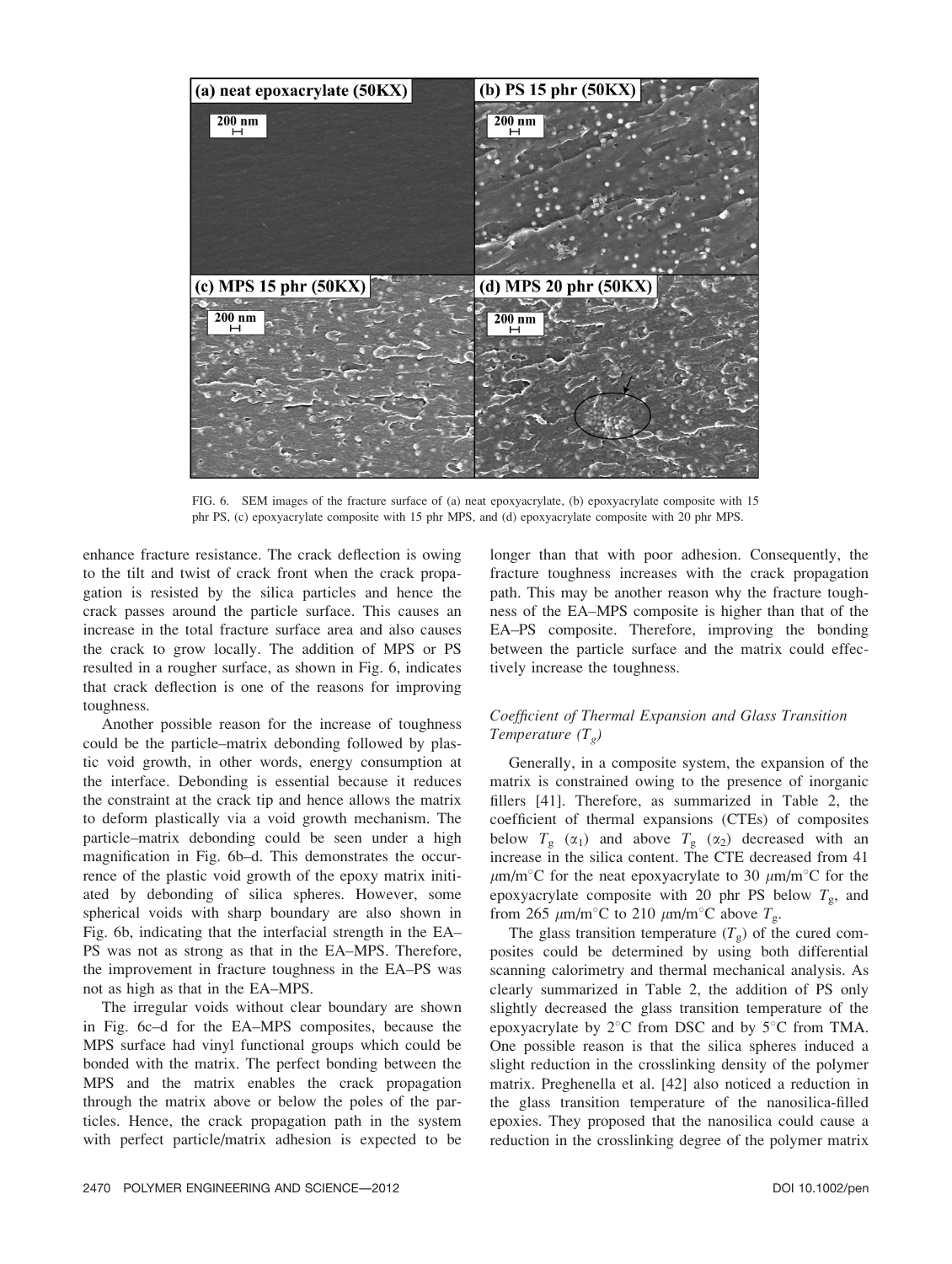TABLE 2. The glass transition temperature  $(T<sub>g</sub>)$  and CTE of epoxyacrylate–silica composites filled with different silica contents.

|                     | Silica content           |               | $T_{\rm g}$ (°C) |       | CTE <sup>b</sup>       |                          |
|---------------------|--------------------------|---------------|------------------|-------|------------------------|--------------------------|
| Sample <sup>a</sup> | Weight<br>$(\text{phr})$ | Volume<br>(%) | <b>DSC</b>       | TMA   | $\alpha_1$<br>(ppm/°C) | $\alpha_{2}$<br>(ppm/°C) |
| EA                  | $\overline{0}$           | $\Omega$      | 135.3            | 137.3 | 41.7                   | 265.2                    |
| EA-PS5              | 5                        | 2.55          | 133.5            | 135.1 | 32.8                   | 261.4                    |
| $EA-PS10$           | 10                       | 4.96          | 135.2            | 130.8 | 33.7                   | 244.0                    |
| $EA-PS15$           | 15                       | 7.27          | 135.6            | 133.7 | 33.6                   | 220.7                    |
| $EA-PS20$           | 20                       | 9.46          | 134.5            | 133.1 | 30.3                   | 210.0                    |
| EA-MPS5             | 5                        | 2.55          | 133.5            | 133.5 | 42.1                   | 267.1                    |
| EA-MPS10            | 10                       | 4.96          | 128.7            | 131.6 | 42.7                   | 253.5                    |
| EA-MPS15            | 15                       | 7.27          | 127.6            | 128.8 | 36.2                   | 236.2                    |
| EA-MPS20            | 20                       | 9.46          | 123.0            | 123.3 | 31.7                   | 223.9                    |

<sup>a</sup> EA is the neat epoxyacrylate; EA–PS series are the epoxyacrylate composites filled with the pure silica; EA–MPS series are the epoxyacrylate composites filled with the surface-modified silica.

 $\sigma$   $\alpha_1$ , linear CTE bellow  $T_g$ ;  $\alpha_2$ , linear CTE above  $T_g$ .

by effectively preventing the complete curing of the epoxy.

It is more obvious that the addition of MPS decreased the glass transition temperature of the epoxyacrylate matrix. The  $T_g$  decreased from 135°C for the neat epoxyacrylate to  $123^{\circ}$ C for the EA–MPS with 20 phr MPS. It indicates that in addition to the reduction in the crosslinking density of the polymer matrix by the silica spheres, the MPTMS on the surface of MPS could increase the chain mobility of the epoxy resin in the composite.

## **CONCLUSIONS**

Highly uniform silica spheres were prepared from the hydrolysis and condensation reaction of TEOS in the ammonia/ethanol solution. The surface of the spheres was further modified by reaction with MPTMS to have vinyl functional group. It was found that the MPTMS could inhibit the growth of particles and decrease the yield of submicron particles. The results revealed that the epoxyacrylate–silica composites had higher tensile mechanical properties and fracture toughness than the neat epoxyacrylate. In addition, the increase was larger for the epoxyacrylate filled with MPS silica spheres than the system with PS. This is because there was chemical bonding between the MPS silica spheres and the matrix, thus providing stronger interfacial strength. By adding 15 phr MPS into the epoxyacrylate, the  $K_{\text{Ic}}$  and  $G_{\text{Ic}}$  could be increased by 109 and 270%, respectively. The toughening mechanisms as evidenced from the observation of fracture surface include crack deflection and particle–matrix debonding. The micrographs showed that the perfect bonding between the MPS and the matrix leaded to the increase in the crack propagation path and the absorption of energy in particle debonding, which could effectively increase the fracture toughness.

## REFERENCES

- 1. R. Mezzenga, L. Boogh, and J.-A.E. Manson, Compos. Sci. Technol., 61, 787 (2001).
- 2. M. Imanaka, Y. Takeuchi, Y. Nakamura, A. Nishimura, and T. Iida, Int. J. Adhes. Adhes., 21, 389 (2001).
- 3. C.A. May and Y. Tanaka, Epoxy Resins: Chemistry and Technology, Marcel Dekker, New York , 794 (1988).
- 4. S.K. Bhattacharya and R.R. Tummala, Microelectron. J., 32, 11 (2001).
- 5. Y. Li and C.P. Wong, Mater. Sci. Eng. R Rep., 51, 1 (2006).
- 6. D.K. Chattopadhyay, S.S. Panda, and K.V.S.N. Raju, Prog. Org. Coat., 54, 10 (2005).
- 7. G. Yang, H. Liu, L. Bai, M. Jiang, and T. Zhu, Micropor. Mesopor. Mat., 112, 351 (2008).
- 8. C. Decker, T. Nguyen Thi Viet, D. Decker, and E. Weber-Koehl, Polymer, 42, 5531 (2001).
- 9. J. Lange and J. A. E. Manson, Polymer, 37, 5859 (1996).
- 10. Y.-J. Park, H.-J. Kim, D.-S. Park, and I.-K. Sung, Eur. Polym. J., **46**, 1642 (2010).
- 11. M.L. Auad, P.M. Frontini, J. Borrajo, and M.I. Aranguren, Polymer, 42, 3723 (2001).
- 12. P. Rosso, L. Ye, K. Friedrich, and S. Sprenger, J. Appl. Polym. Sci., **100**, 1849 (2006).
- 13. Y.L. Liang and R.A. Pearson. Polymer, 50, 4895 (2009).
- 14. B.B. Johnsen, A.J. Kinloch, R.D. Mohammed, A.C. Taylor, and S. Sprenger, Polymer, 48, 530 (2007).
- 15. S. Kang, S. Hong, C.R. Choe, M. Park, S. Rim, and J. Kim, Polymer, 42, 879 (2001).
- 16. K.S. Chan, Y.D. Lee, D.P. Nicolella, B.R. Furman, S. Wellinghoff, and R. Rawls, Eng. Fract. Mech., 74, 1857 (2007).
- 17. A. Hartwig, M. Sebald, D. Pütz, and L. Aberle, Macromol. Symp., 221, 127 (2005).
- 18. F. Bondioli, V. Cannillo, E. Fabbri, and M. Messori, J. Appl. Polym. Sci., 97, 2382 (2005).
- 19. E. Bugnicourt, J. Galy, J.F. Gerard, and H. Barthel, Polymer, 48, 1596 (2007).
- 20. C.Y. Chen, C.K. Huang, S.P. Lin, J.L. Han, K.H. Hsieh, and C.P. Lin, Compos. Sci. Technol., 68, 2811 (2008).
- 21. Y.-C. Su, L.-P. Cheng, K.-C. Cheng, and T.-M. Don, Mater. Chem. Phys., 132, 540 (2012).
- 22. W. Stöber, A. Fink, and E. Bohn, J. Colloid Interface Sci., 26, 62 (1968).
- 23. P. Hajji, L. David, J.F. Gerard, J.P. Pascault, and G. Vigier, J. Polym. Sci. B Polym. Phys., 37, 3172 (1999).
- 24. A. Fidalgo and L.M. Ilharco, J. Non-Cryst. Solids, 283, 144 (2001).
- 25. E. Lippmaa, M. Mägi, A. Samoson, G. Engelhardt, and A.R. Grimmer, J. Am. Chem. Soc., 102, 4889 (1980).
- 26. S.K. Young, W.L. Jarrett, and K.A. Mauritz, Polymer, 43, 2331 (2002).
- 27. M.P.J. Peeters, W.J.J. Wakelkamp, and A.P.M. Kentgens, J. Non-Cryst. Solids, 189, 77 (1995).
- 28. M.C. Brochier-Salon, P.A. Bayle, M. Abdelmouleh, S. Boufi, and M.N. Belgacem, Colloids Surf. A, 312, 83 (2008).